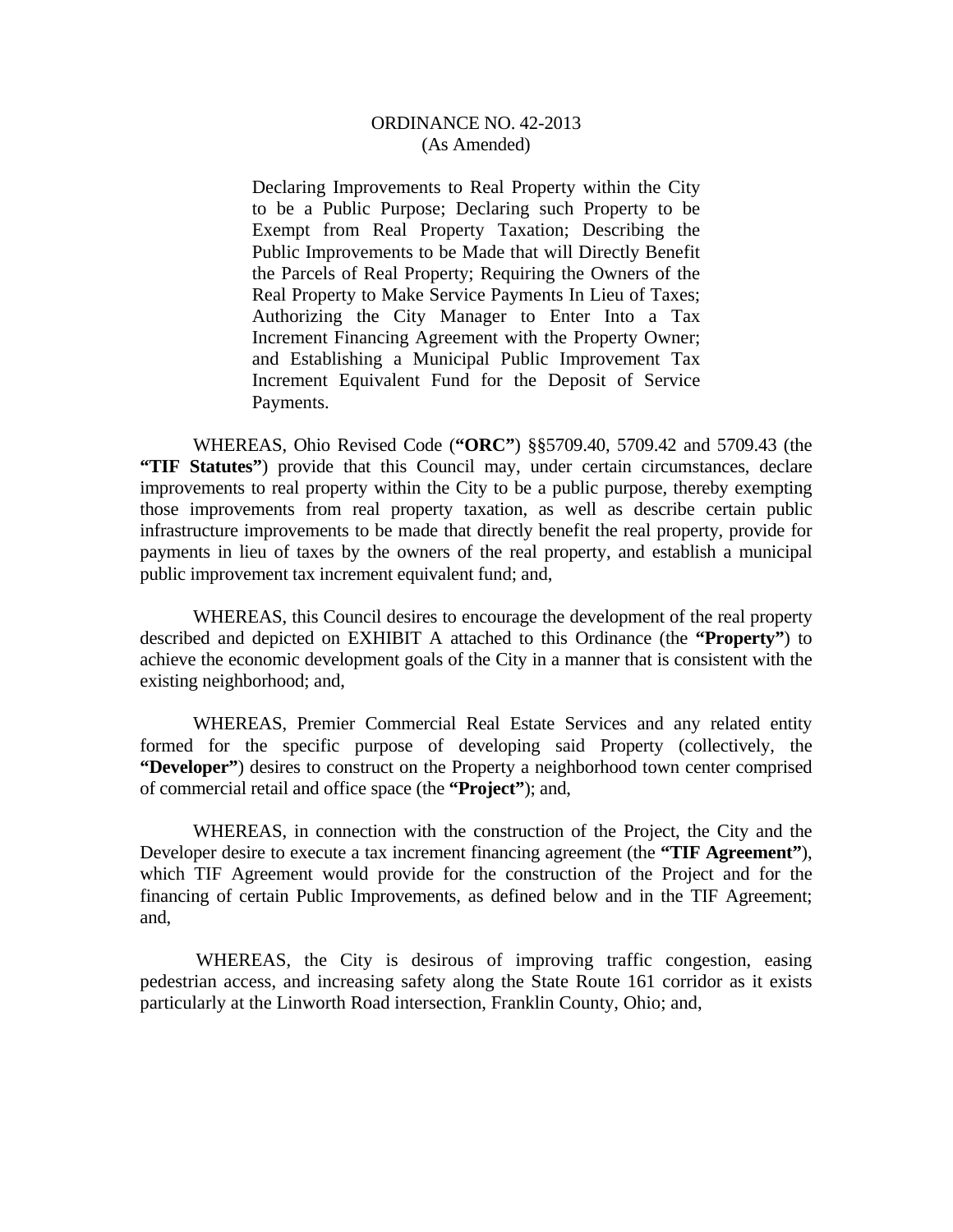WHEREAS, it is necessary and appropriate and in the best interests of the City to provide for the payment of annual service payments in lieu of taxes (**"Service Payments"**) by the current and future owners of the Property (each an **"Owner,"** and collectively, the **"Owners"**) with respect to the Improvements pursuant to ORC §5709.42; and,

 WHEREAS, the designated public infrastructure improvements described in EXHIBIT C attached hereto (the **"Public Infrastructure Improvements"**) will directly benefit the Property; and,

 WHEREAS, it is in the best interests of the City to declare the Improvements to the Property to be a public purpose, as Improvements are defined below and in ORC §5709.40(A)(4), and to provide an exemption from real property taxes as set forth in this Ordinance; and,

 WHEREAS, notice of this Council's intention to declare the Improvements exempt from real property taxes and to pass this Ordinance has been delivered to the Board of Education of the Worthington City School District (the **"Board"**) in accordance with ORC §5709.83, and this Council ratifies and affirms the delivery of such notice; and,

 WHEREAS, the City intends to apply for exemptions from taxation on behalf of the Owner or Owners of the Property, pursuant to ORC §5709.911; and,

 WHEREAS, this Council desires that the Public Infrastructure Improvements be constructed; and,

 WHEREAS, the City has planned for, and intends to incur, the costs to construct the Public Infrastructure Improvements; and,

 WHEREAS, this Council desires that a portion of the costs of the Public Infrastructure Improvements and related expenses be paid from the Service Payments made in respect to the Improvements, as the use and applicability of such Service Payments are further described in EXHIBIT C.

 NOW, THEREFORE, BE IT ORDAINED by the Council of the Municipality of Worthington, County of Franklin, State of Ohio:

 SECTION 1. Pursuant to and in accordance with the provisions of the TIF Statutes, this Council hereby determines and finds that it is in the best interests of the City to declare the Improvements to the Property to be a public purpose and to grant an exemption from real property taxes on those Improvements, and this Council finds and determines that seventy-five percent (75%) of the applicable increase in true value of the Property subsequent to the effective date of this Ordinance (the **"Improvements"**) is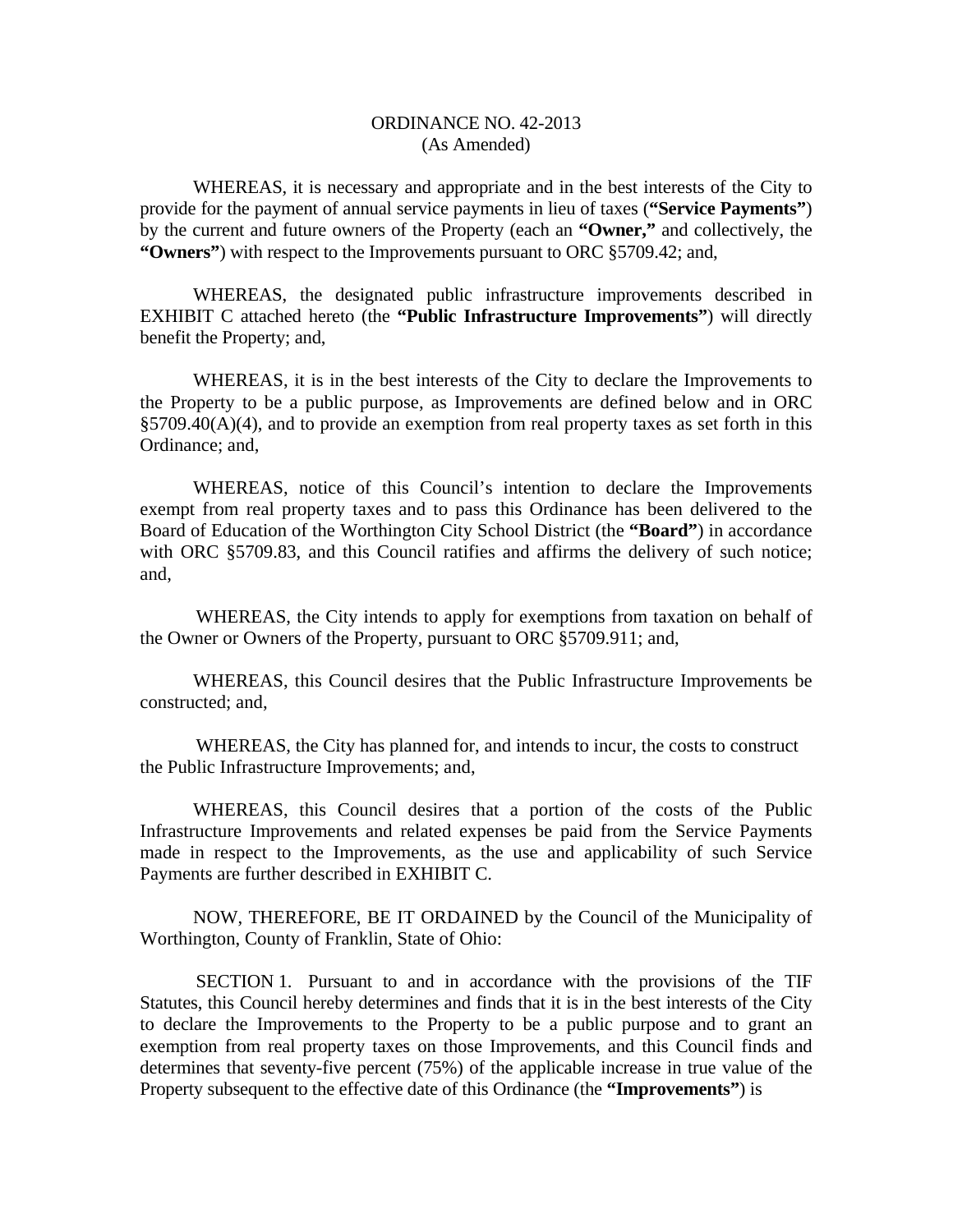hereby declared to be a public purpose, with said exemption commencing on the first day of the first tax year after the effective date of this Ordinance in which the Improvements attributable to the construction of one or more completed new or redeveloped buildings on the Property first appears on the tax list and duplicate of real and public utility property, and ending on the earlier of (i) ten (10) years after such commencement date or (ii) the date on which the City can no longer require Service Payments, all in accordance with the requirements of ORC §5709.40 and ORC §5709.42.

 SECTION 2. As provided in ORC §5709.42, the Owner or Owners of the Property are hereby required to, and shall make, Service Payments to the Treasurer of Franklin County (the **"County Treasurer"**) on or before the final dates for payment of real property taxes without penalty or interest, which Service Payments shall be retained by the County Treasurer or remitted to the City for deposit in the TIF Fund (as defined below), pursuant to ORC §5709.40 and ORC §5709.42 and as provided in Section 4 of this Ordinance. Each Service Payment shall be in the same amount as the real property taxes that would have been charged and payable against the Improvements (after credit for any other payments received by the City under ORC §319.302) had an exemption from taxation not been granted, and otherwise shall be in accordance with the requirements of the TIF Statutes. Any late Service Payments shall be subject to penalty and bear interest at the then current rate established under ORC §323.121(B)(1) and ORC §5703.47 or any successor provisions thereto, as the same may be amended from time to time (the payment of penalties and interest are collectively referred to herein with the annual service payments in lieu of taxes and any related amounts received by the City under ORC §319.302 as the Service Payments).

 Any Service Payments paid under this Section shall be allocated and deposited in accordance with Section 4 of this Ordinance.

 SECTION 3. This Council finds and determines that the Public Infrastructure Improvements will directly benefit the Property.

 SECTION 4. This Council hereby authorizes and directs the Director of Finance to establish, pursuant to and in accordance with the provisions of ORC §5709.43, the West Dublin-Granville Road Municipal Public Improvement Tax Increment Equivalent Fund (the **"TIF Fund"**) to be maintained in the custody of the City. The TIF Fund shall receive all Service Payments made in respect of the Improvements which are received by the City from the County Treasurer in accordance with this Ordinance.

 The Service Payments received by the City shall be deposited into the TIF Fund and used (i) first, to pay the City's customary and reasonable costs related to the exercise of its rights and the discharge of its obligations under the TIF Statutes, this Ordinance, and all other related laws, agreements and undertakings, (ii) second, to pay the costs of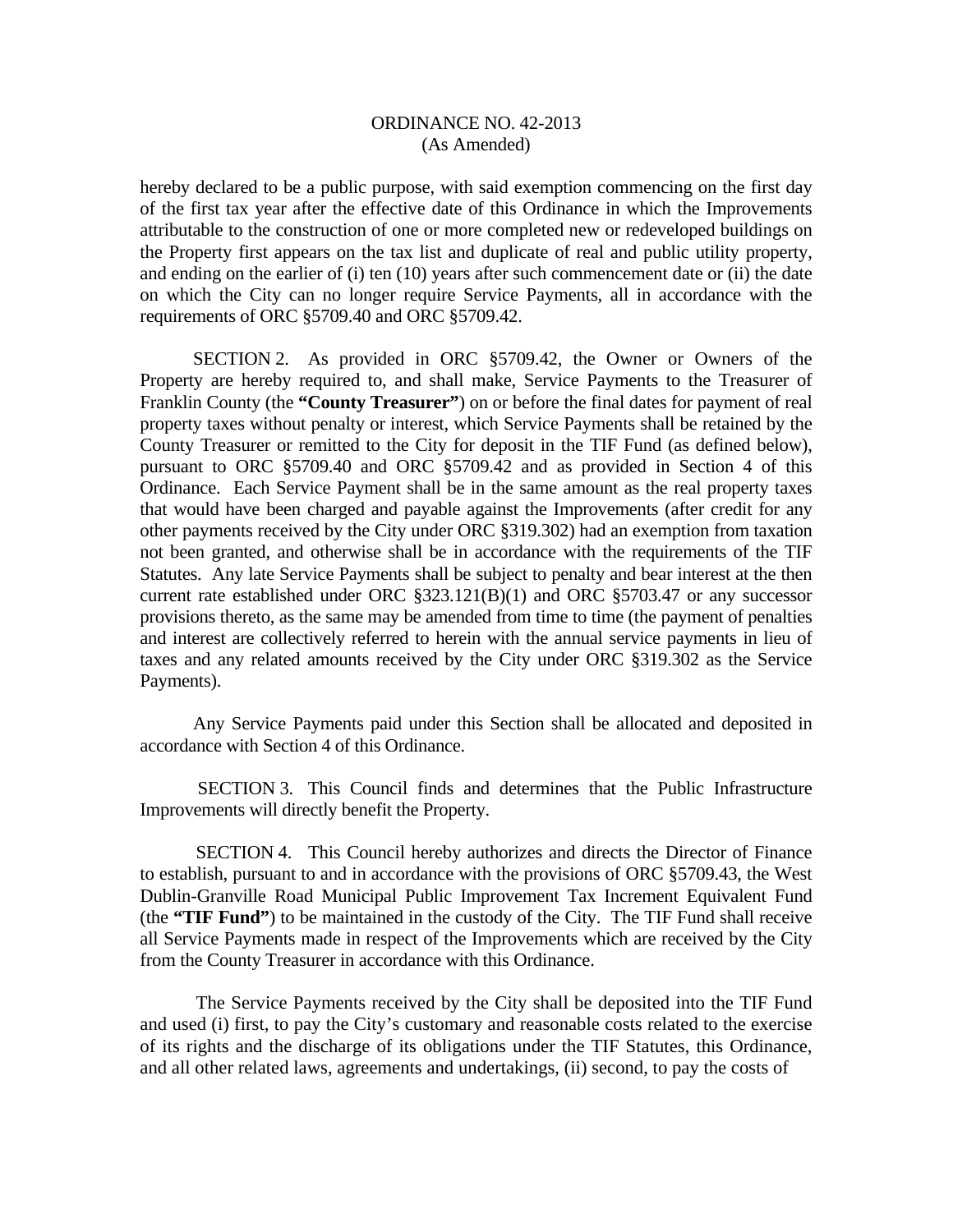the construction of the Public Infrastructure Improvements, and (iii) third, if any Service Payments remain in the TIF Fund after the payments described in  $(i) - (ii)$  above, to make payments to the City to be used for purposes of making any other future Public Infrastructure Improvements.

 The TIF Fund shall remain in existence so long as the Service Payments are collected and used for the aforesaid purposes, after which the TIF Fund shall be dissolved in accordance with ORC §5709.43(D). Upon such dissolution, any incidental surplus remaining in the TIF Fund shall be disposed as provided in ORC §5709.43(D).

 SECTION 5. The City Manager is hereby authorized to execute a TIF Agreement on behalf of the City, which TIF Agreement will include provisions regarding the construction of the Project and the Public Infrastructure Improvements providing for, among other things, the payment of Service Payments with respect to the Property and the use of the TIF Funds, together with such revisions or additions thereto as approved by the City Manager as consistent with the objectives and requirements of this Ordinance, which approval shall be conclusively evidenced by the signing of said TIF Agreement. The City Manager and other appropriate City officials are further authorized to provide such information and to execute, certify or furnish such other documents, and to do all other things as are necessary for and incidental to carrying out the provisions of the TIF Agreement.

 SECTION 6. The City Manager, the Director of Finance and the Director of Law, and any other City official, as appropriate, are each authorized and directed to sign any other documents, instruments or certificates and to take such actions as are necessary or appropriate to consummate or implement the transactions described in or contemplated by this Ordinance.

SECTION 7. Pursuant to ORC §5709.40(I), the Clerk of this Council is hereby directed to deliver a copy of this Ordinance to the Director of the Ohio Development Services Agency within fifteen days after its passage, and on or before March 31 of each year that the exemption set forth in Section 1 hereof remains in effect, the City Manager shall cause to be prepared and submitted to the Director of the Development Services Agency the status report required thereunder.

 SECTION 8. This Council finds and determines that all formal actions of this Council concerning and relating to the passage of this Ordinance were taken in an open meeting of this Council and that all deliberations of this Council that resulted in those formal actions were in meetings open to the public in compliance with the law.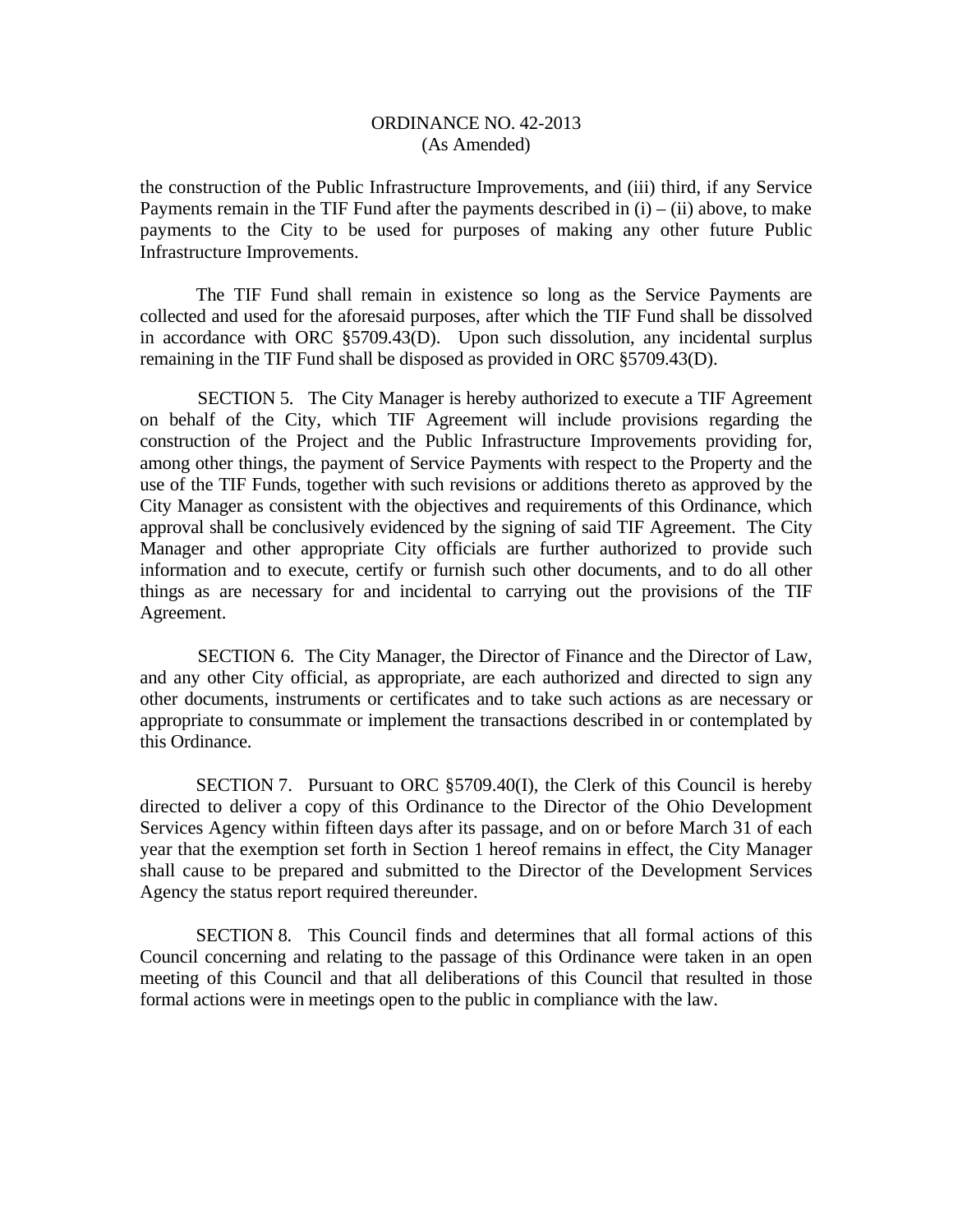SECTION 9. That notice of passage of this Ordinance shall be posted in the Municipal Administration Building, the Worthington Library, the Griswold Center and the Worthington Community Center and shall set forth the title and effective date of the Ordinance and a statement that the Ordinance is on file in the office of the Clerk of Council. This Ordinance shall take effect and be in force from and after the earliest period allowed by law and by the Charter of the City of Worthington, Ohio.

Passed December 2, 2013

 \_[Signature on File]\_\_\_\_\_\_\_\_\_\_\_\_\_\_\_\_\_\_\_ President Pro Tem of Council

Attest:

\_[Signature on File]\_\_\_\_\_\_\_\_\_\_\_ P.H. December 2, 2013

 Introduced November 18, 2013 Effective December 26, 2013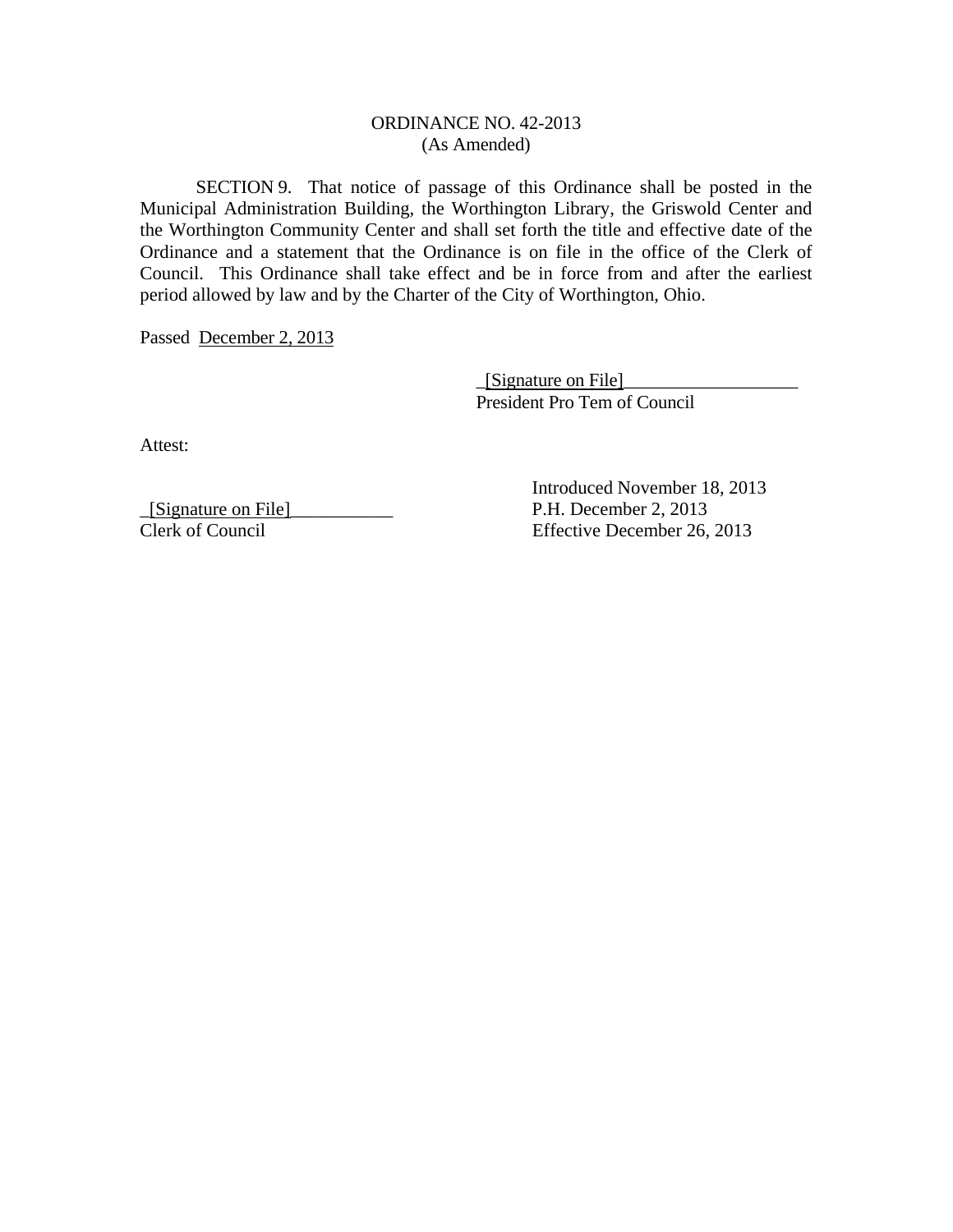## **EXHIBIT A**

#### **PROPERTY DESCRIPTION**

 Real property located at 2233 to 2299 West Dublin-Granville Road, inclusive, Parcel Numbers 100-001252-00; 100-001253-00; 213-000003-00; 213-000183-00; 213- 000189-00; and 213-000337-00 as that real property is located in or is in the process of being annexed into the City of Worthington, Franklin County.

 The parcels enumerated herein and any subsequent purported subdivisions and/or re-assigned parcel number identifications or street addresses shall constitute the "**Property**."

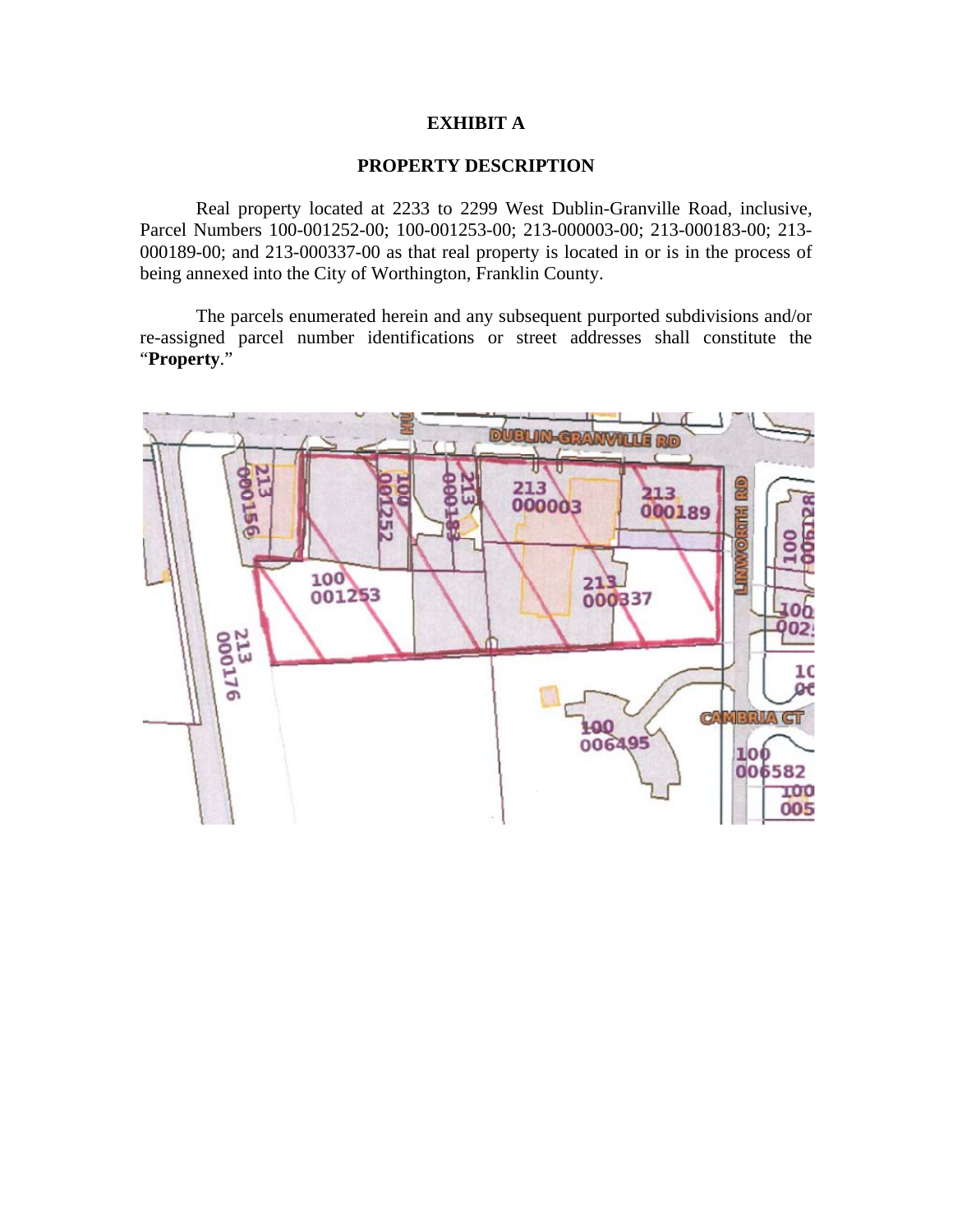### **EXHIBIT B**

# **TAX INCREMENT FINANCING AGREEMENT Between THE CITY OF WORTHINGTON And PREMIER COMMERCIAL REAL ESTATE SERVICES**

[This Page Left Intentionally Blank]